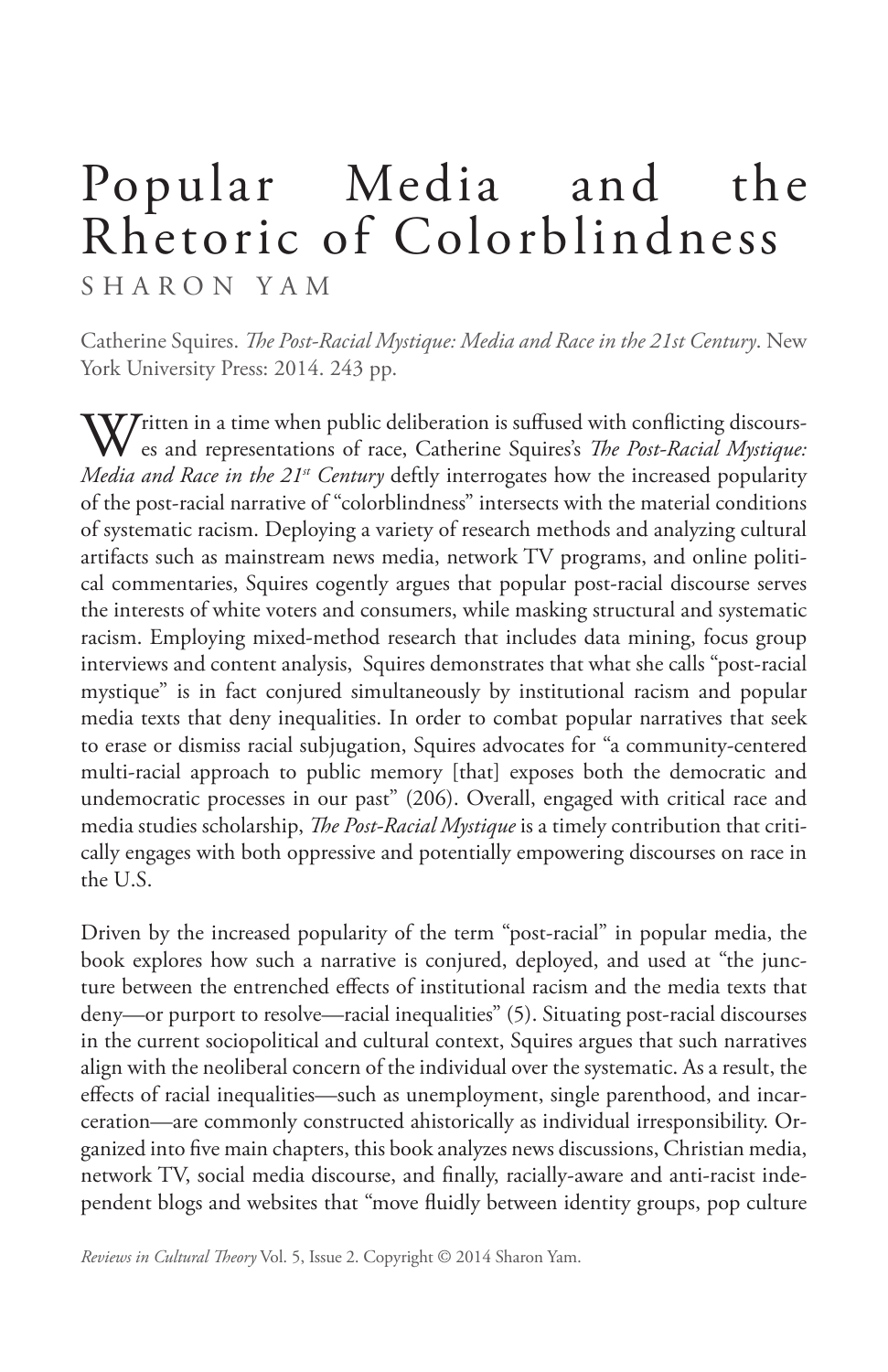## 40 S haron Y am

and politics" (14). Throughout the book, Squires demonstrates her intellectual commitment to an anti-racist project by deploying a myriad of research methods over a large amount of primary data; that, in turn, serves to illuminate and debunk the different components that construct and perpetuate institutional racism through post-race discourse.

In the first chapter, Squires diligently traces the rise of the term "post-racial" in mainstream news media from 1990 to 2010. Connecting post-racial discourse to demographic change and electoral politics, Squires demonstrates how the color-blind narrative forecloses productive public discussions on institutional racism by recasting racial identity, practices and performances as merely a matter of personal choice and responsibility. Exhaustively sifting through news articles that have mentioned the term "post-racial," Squires critically engages with a large amount of primary data and performs careful close reading of 300 relevant articles. Her rigorous research process thus allows her to persuasively argue that post-racial discourse continues to operate on existing racial stereotypes: even supposedly "post-racial" black politicians, for example, are constructed "as the other side of the binary—the angry black politician who plays 'the race card' and ultimately wants to punish white" (44). Most importantly, this chapter demonstrates how post-racial discourse masks existing racism in electoral politics by positing the invisibility of race.

Drawing on the intimate connection between electoral politics and religion, the second chapter examines the way candidates and religious leaders mobilize post-racial discourse to redirect the voters' attention from racial identities to a supposedly more all-encompassing national identity. This chapter explores how white evangelical churches argue for post-racial political cooperation based on shared religious value. In particular, Squires examine "how they reframe histories of racist exclusion and/or domination of those publics" in order to convince their black audiences and voters. After performing rhetorical analysis on the third *Justice Sunday* religious conference, Squires presents data she has collected in a focus-group study with 11 religious African American students who identified as practicing Christians. Her study demonstrates that despite the post-racial strategies deployed by politicians and church leaders, African American voters remain suspicious. Ultimately, Squires cogently argues that "this post-racial strategy may really be for the benefit of white voters, for it provides them with a post-racial means of imagining solidarity with black people" (95).

After spending two chapters poignantly interrogating and criticizing the use of postracial logics in politics, Squires directs her focus to network TV—particularly the series *Parenthood*—and viewers' subsequent responses to the representations of the interracial family. In Chapter Three, Squires offers a critical content analysis of *Parenthood*, especially series' portrayal of interracial relationships and the way race intersects with class and gender. She argues that "in the post-racial imaginary, the [hetero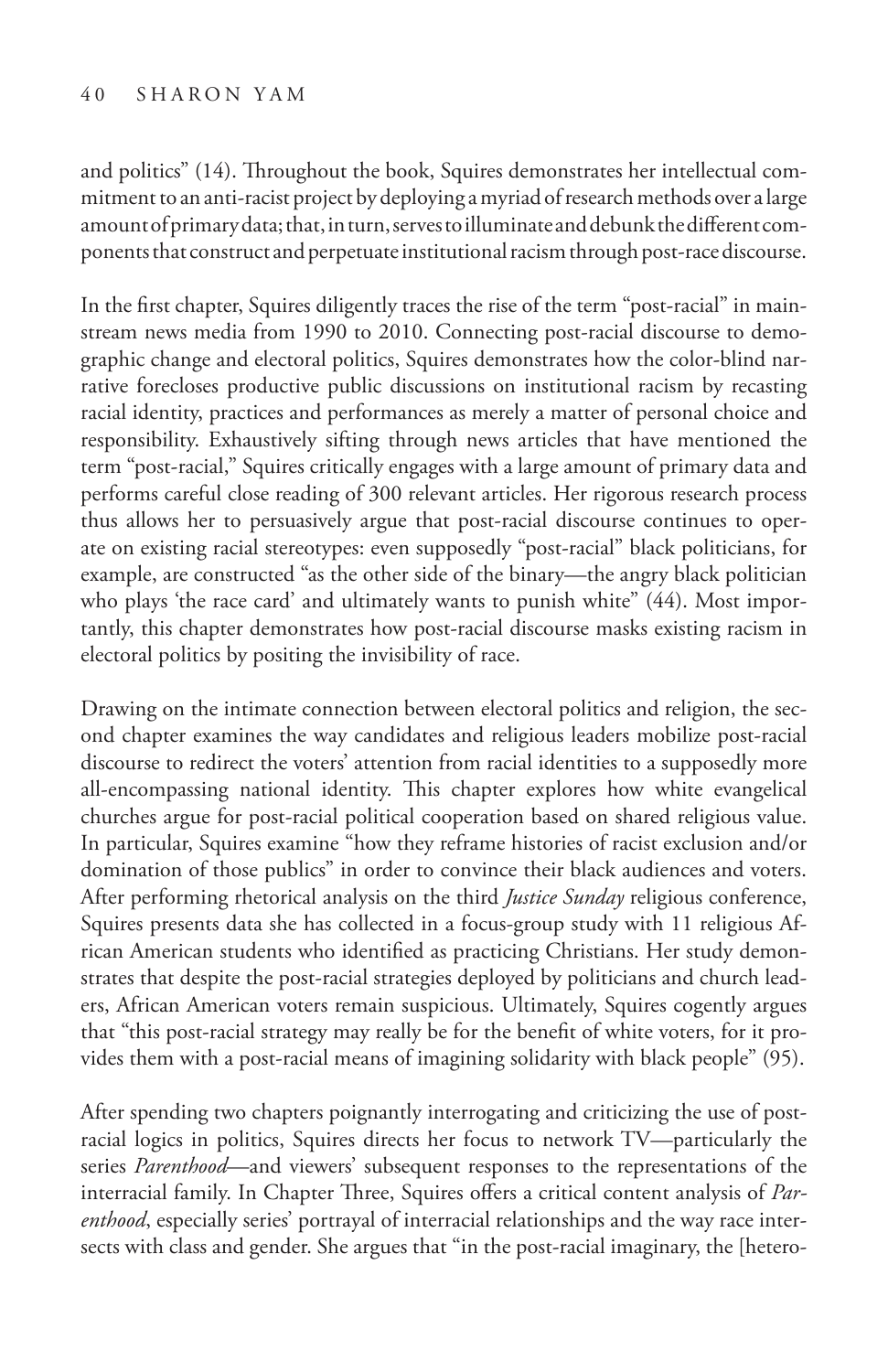sexual] interracial couple (with whom no one has a problem) serves to bridge the gap between the racial past (which forbade such unions) and the future (when this won't be an issue)" (105). The problem of such representations, however, is that it overwrites racial struggles and presumes that racism no longer exists. In addition, Squires also argues that the series privileges the perspective and experience of the white father, while portraying the black mother through racial stereotypes. Post-racial portrayal of interracial relationships, in other words, only serve to dismiss systematic racism by encouraging viewers not to notice persistent forms of oppression and discrimination.

Since *Parenthood* is a network TV series popular amongst both white and black audiences, Squires sets out to explore audience responses across different interpretive communities. To do this, Squires collects, codes, and analyzes discussion threads on the show's Facebook page, particularly threads relating to the main characters' interracial relationships. While many white audiences evoke and reinforce racial stereotypes when discussing the show, Squires also finds members of the audience who contest such representations. Drawing on personal experience, their own interpretations of the show, and media history, certain discussants challenge their fellow viewers for either perpetuating racist representations or for "not seeing" racism. In addition to illustrating audience investment in the representation of interracial relationships on TV, Squires's study demonstrates that negative stereotypes about black women together with misunderstandings related to the ways interracial families look and behave—persist. The series' attempt to be post-racial, in other words, obscures the circulation of knowledge concerning the forms of racism that many people of color continue to experience on a daily basis.

Exploring alternative racial discourse in popular media, Squires turns her attention towards narratives in independent web-based news and opinion resources, such as *ColorLines*, *Racialicious*, and *The Black Snob*. Juxtaposing these racially aware news sources with the mainstream post-race media, Squires is interested in how independent writers define the term "post-racial" as part of an anti-racist campaign, and how they intervene in a dominant racist culture that promotes color blindness. After discussing the way how these bloggers of color connect their personal experience to structural racism and the larger sociopolitical context, Squires argues that it is necessary for the public to develop a different orientation towards racial citizenship: one that does not see race "as a destructive and divisive mode of identification" that belongs to the private domain (167). Ultimately, Squires points out, "these bloggers illustrate how people of color, GLBT, and white allies share similar experiences with and analyses of racial hierarchy, discrimination, and abuses of power. It is through these shared experiences, they argue, that shared investments in organized struggle develop" (185).